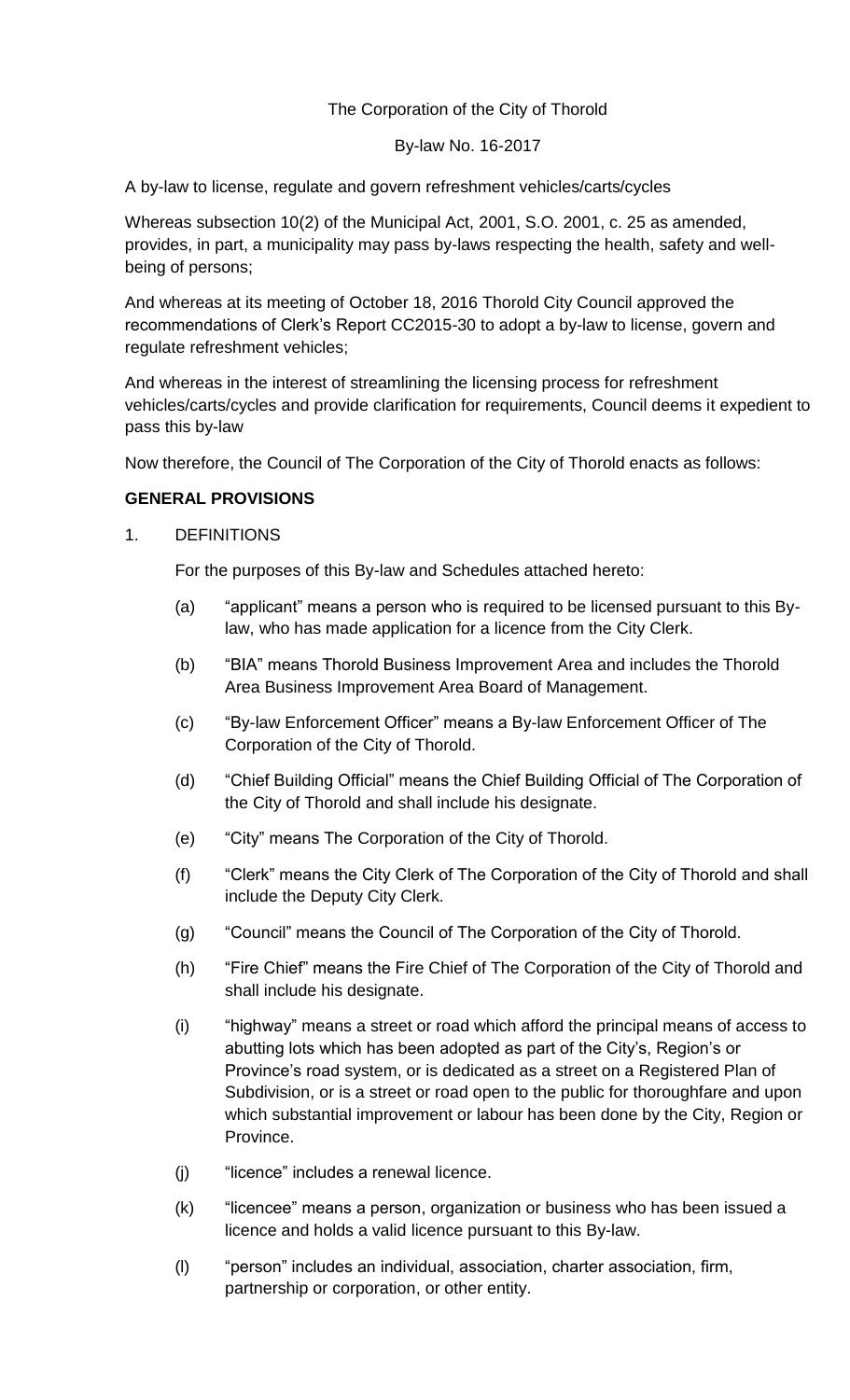- (m) "premises" means land including any and all buildings or other structures thereon and includes any vehicle of conveyance used in the operation of the business and shall include premise.
- (n) "Public Health Department" means the Niagara Region Public Health Department.
- (o) "refreshment cart" means a wheeled, transported, non-motorized refreshment vehicle, other than a refreshment cycle.
- (p) "refreshment vehicle" means a motorized vehicle which has equipment inside the vehicle for preparing food and requires the proprietor to be inside the vehicle to prepare the food for consumption by the public.
- (q) "refreshment cycle" means a non-motorized bicycle or tricycle from which ice cream, frozen desserts or other frozen confections, or other foods stuffs are sold.
- (r) the expression "carry on" and "carrying on" when referring to a trade, business, occupation, calling, object, amusement, vehicle, place or premises shall also include conducting, operating, maintaining or keeping any one or more of the same where such expressions apply.
- (s) the expressions "activity" or "activities" means and includes any trade, business, occupation, calling, object, vehicle, place or premises for which a licence is required by this by-law.

# 2. REQUIREMENT OF LICENCE

- (a) No person shall carry on, conduct, operate, maintain, or keep any business or occupation set forth in this By-law, unless the person first obtains a licence from the Clerk.
- (b) Every person engaging in any business for which he or she is required to be licensed by the provisions of this By-law shall comply with all applicable statutes, regulations and by-laws.
- (c) No such licence is required for selling goods, ware or merchandise:
	- (i) to wholesale or retail dealers in similar goods, wares or merchandise;
	- (ii) by a local farmer who offers for sale or sells only the produce of his own farm at his property or as a participant in a farmers market at a location established by the City;
	- (iii) by a person, business or organization who enters into a written agreement with the City of Thorold, the BIA or a registered non-profit charitable organization, to sell their goods, wares or merchandise at a special event, show or fund-raising event organized by the registered non-profit charitable organization and only during the hours of operation of the organization's fund-raising event or show, provided such person(s) shall have obtained all relevant inspections and approvals including fire, building and health;
	- (iv) by a person(s) who participate in a consumer show open to the public or a trade show open by invitation or registrations only, the primary purpose of which is the display of goods, wares or merchandise, and also excludes a consumer show or trade show operating as an integral part of a convention or conference;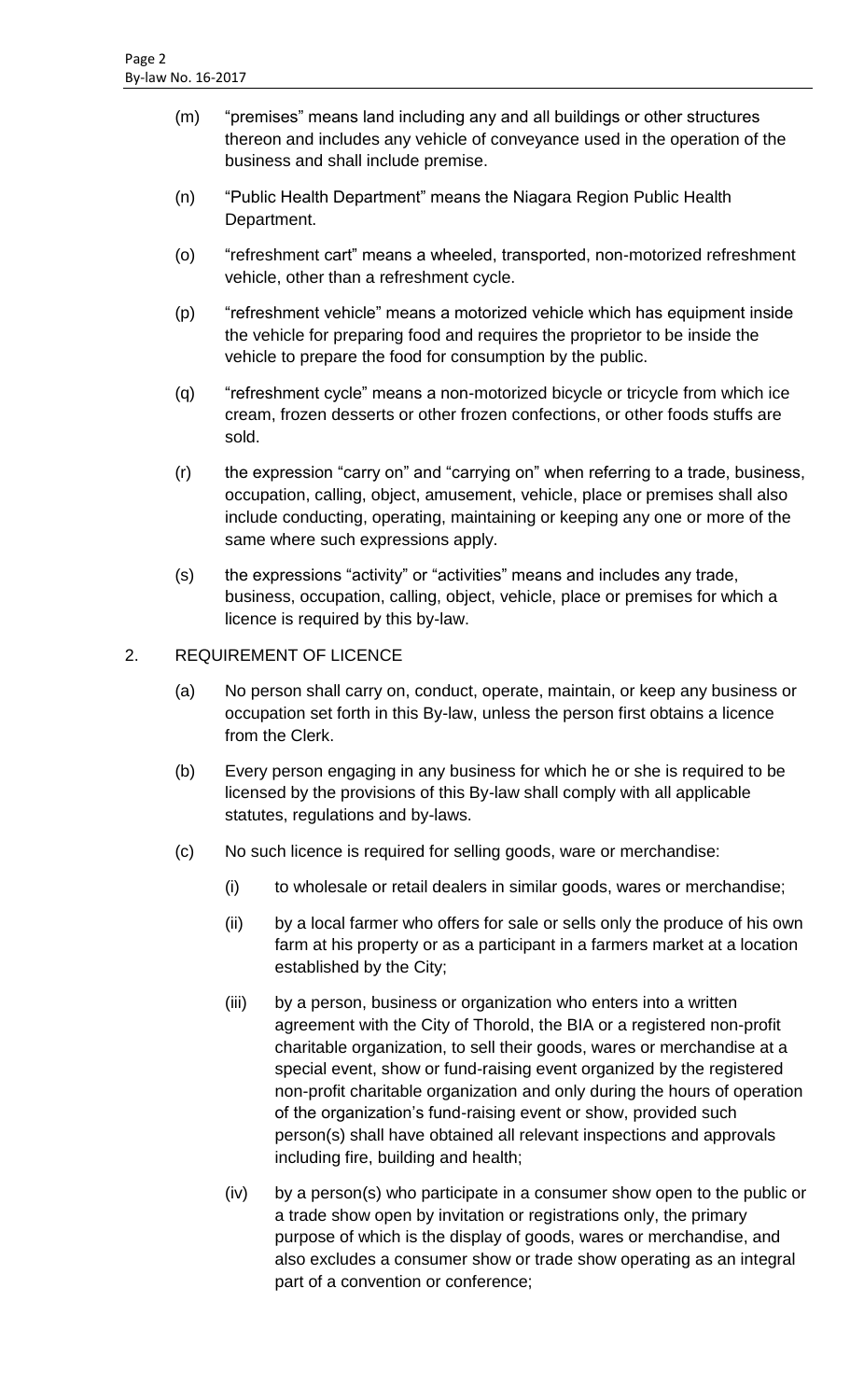(v) by a local retailer selling his goods, wares or merchandise or services from his place of business, zoned for the same, in the City.

#### 3. EXEMPTION AND ONUS

The onus of proving that a person does not require a licence under this By-law for any of the reasons mentioned in Section 2(c) above shall be upon the person charged.

#### 4. LICENCE AND INSPECTION FEES

Permanent Location Fee:

| Refreshment Vehicle/ | \$200 licence annually and Fire Services Inspection Fee |
|----------------------|---------------------------------------------------------|
| Cart/Cycle           | as per Fire Services Schedule of Fees                   |
| Daily Licopco Foot   |                                                         |

Daily Licence Fee:

| Refreshment Vehicle/ | \$50 licence fee per day, Fire Services fee is waived for a |
|----------------------|-------------------------------------------------------------|
| Cart/Cycle           | Daily Sales Licence                                         |

Replacement of lost or damaged Licence \$10.00

Licence and inspection fees listed above must be submitted to the City at the time of application for a licence.

Any charges for inspections or service provided by other entities must be paid by the applicant directly to these agencies.

#### 5. LICENCE FEE NON-REFUNDABLE

- (a) Where a licence granted is revoked, suspended or cancelled and where a fee has been paid for the granting of the licence, said fee or any part thereof is non-refundable.
- (b) Where a licencee ceases to operate and where a fee has been paid for the granting of the licence, said fee or any part thereof is non-refundable.
- (c) Where a licence has been applied for, but not approved, the application fee will be refunded. Fire Inspection fees are non-refundable once completed.

# 6. EXPIRATION OF LICENCES

- (a) Regardless of the date of issue, all annual licences issued under this By-law shall expire each year on December 31st.
- (b) All single day licences issued under this By-law shall expire at 11:59 p.m. on the day for which the licence is issued.
- (c) Inspection approvals given at the time of application do not extend beyond expiration of the licence.

# 7. SIGNS AND ADVERTISING DEVICES

No person shall erect, construct or otherwise display or cause to be erected, constructed or otherwise displayed any sign or other advertising device except in accordance with the City's sign by-law.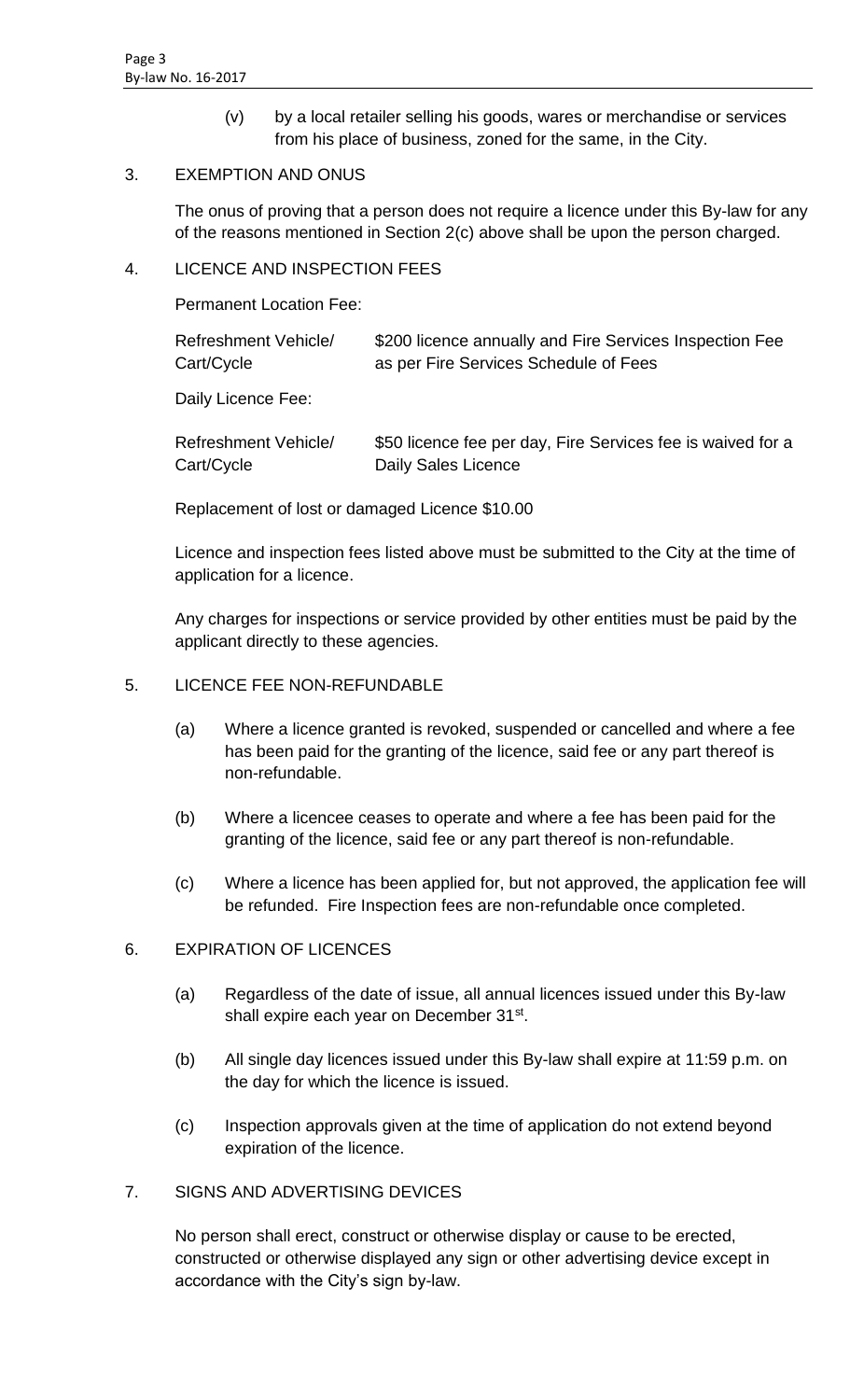# 8. ZONING BY-LAWS

Nothing in this By-law shall be deemed to authorize any activity in any place where such activity is not permitted by the applicable zoning by-law.

#### 9. HIGHWAYS

The sale of refreshments, confections, goods, wares, merchandise, or effects of any kind is prohibited upon any highway or part of a highway within the City without the written permission of Council or the written permission of a City Department Director who has been delegated such authority via by-law.

# 10. APPLICATION AND GRANTING OF LICENCE

- (a) Any person wishing to acquire a licence or renewal thereof under this By-law shall apply using the prescribed form provided by the Clerk and submit a site map identifying the location of the refreshment vehicle and shall pay the required fee(s) at the time of application.
- (b) The applicant shall complete a separate application, and pay the required fee(s), for each premise from which a business is to be operated.
- (c) The applicant shall submit written permission from the property owner stating there is no objection to the use of land the refreshment vehicle will be operating upon.
- (c) The Clerk shall not issue a licence until all fees are paid, the application has been fully completed and all other requirements and approvals have been received.
- (d) No licence shall be issued for any purpose which is contrary to any statute, regulation or by-law.
- (e) All applicants are required to submit their completed application to the Clerk 30 days prior to the anticipated start date.
- (f) If after making the inquiries required under this By-law, the Clerk is of the opinion that a licence should not be issued, the Clerk shall so advise the applicant in writing noting the deficiencies.

# 11. LICENCE

- (a) Every licence shall be in a form as the Clerk shall designate.
- (b) Every licence shall include the following information:
	- The type of licence granted (daily or annual);
	- The date of expiration;
	- The name of the licencee;
	- Address of the premises for which the licence is issued;
	- Original signature of the Clerk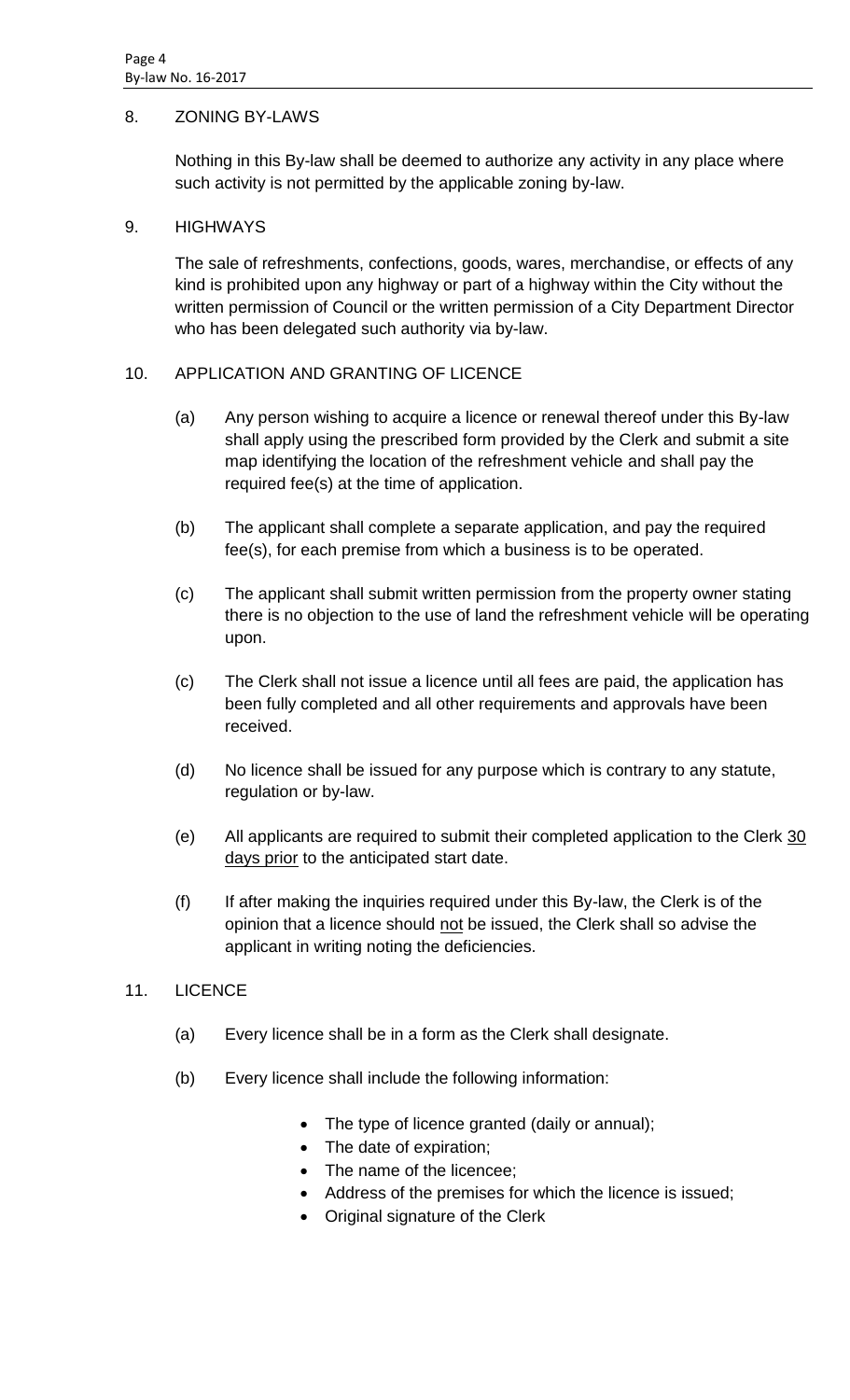#### 12. NON-TRANSFERABLE

(a) A licence issued under this By-law is non-transferable.

# 13. LICENCE TO BE POSTED

A licencee shall:

- (a) display the licence in a conspicuous place in or on said premises;
- (b) display the licence in a conspicuous place or on said vehicle;
- (c) maintain the licence on their person while conducting the activity for which the licence was issued.

#### 14. INSPECTION

A Police Officer, Public Health Department Inspector, By-law Enforcement Officer, Fire Department or any person duly authorized by the City may at any reasonable time inspect the licence, premises or business.

# 15. CANCELLATION OR REVOCATION OF A LICENCE

- (a) Any licence may be revoked or suspended by the City by reason of a violation of this By-law, the failure of such licencee to comply with the provisions of this By-law or failure by such licencee to maintain the minimum standards and requirements necessary for licensing.
- (b) Upon cancellation or revocation of a licence, the licencee shall immediately return to the Clerk the licence issued by the City.

# 16. APPEAL OF REVOCATION OF A LICENCE

Upon revocation of a licence issued under this By-law the licencee may request an appeal of the Clerk's decision, in writing, to the City's Corporate Public Forum Committee, within fourteen (14) days of the date of revocation of the licence. Upon hearing the appeal, the Public Forum Committee shall make a recommendation to Council to uphold or reverse the Clerk's decision.

Council's decision shall be final.

# 17. RENEWAL OF LICENCE

(a) Upon receipt of an Application to Renew of a Licence previously granted pursuant to this By-law, and upon receipt of applicable licence and inspection fees, the Clerk shall follow the same procedures as provided for an application for licence.

# 18. LOST OR DAMAGED LICENCE

(a) The Clerk may issue a replacement licence to a licencee who has lost or damaged the original licence.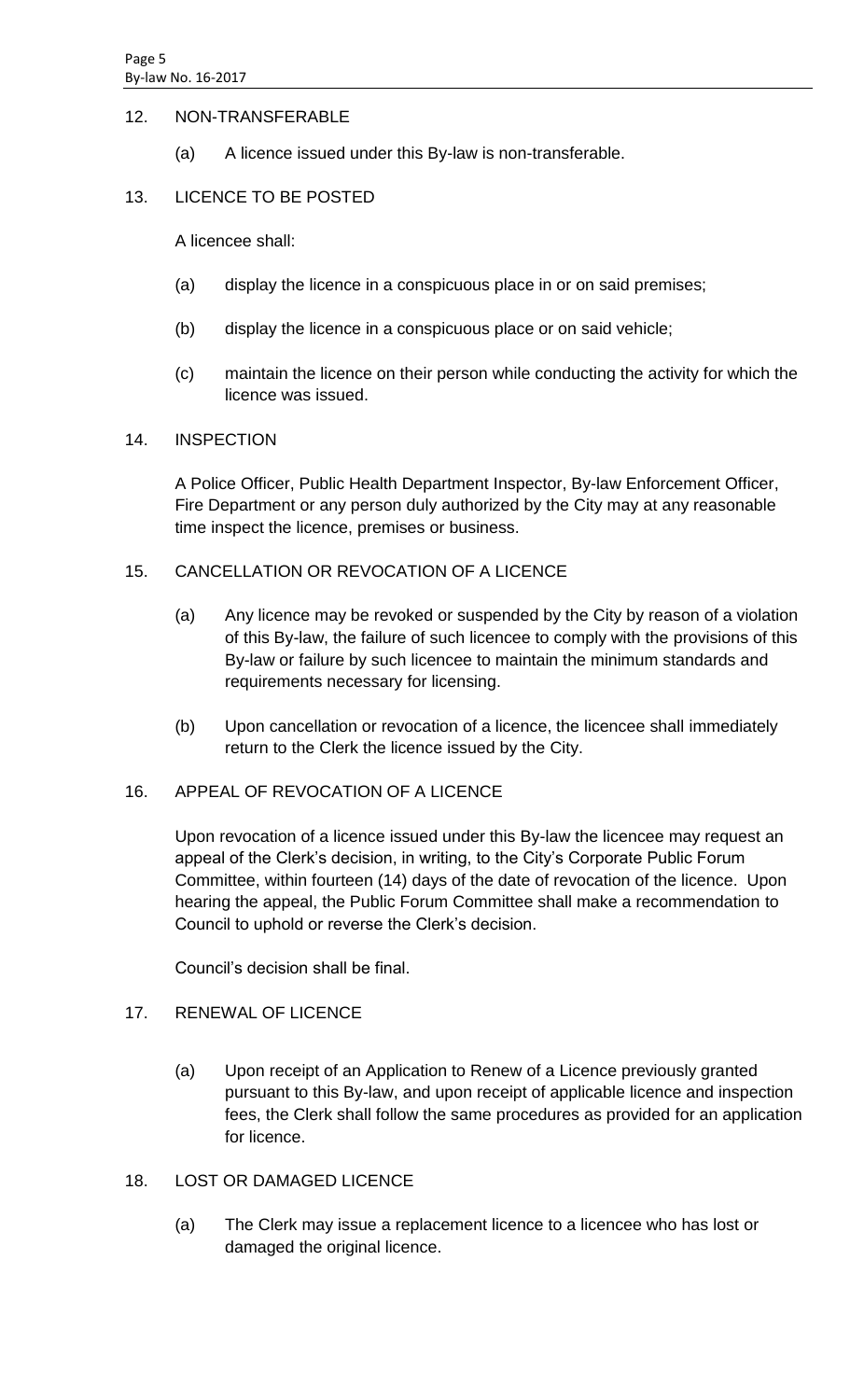(b) A fee of \$5.00 shall be charged for any replacement license issued.

# 19. PENALTIES

- (a) Any person contravening any of the provisions of this By-law is guilty of an offence and liable on conviction to a fine as provided under the Provincial Offences Act, R.S., 1990, c.P. 33.
- (b) For the purposes of this section, a separate violation shall be deemed to have been committed for each and every day during which such violation continues, and conviction in respect of a violation shall not operate as a bar to further prosecution if such violation continues.

# 20. INTERPRETATION

In this By-law, unless the context otherwise requires, words importing the singular member shall include the plural and words importing the masculine shall include the feminine.

# 21. SEVERABILITY

If any section, subsection, sentence, clause, phrase or provision of this By-law is for any reason held by court of competent jurisdiction to be invalid, such decision shall not affect the validity of the remaining portions of the By-law.

# 22. REPEAL

That By-law 92-2015 is hereby repealed.

# 23. EFFECTIVE DATE

This By-law shall come into force and take effect upon the passing thereof.

Read a first, second and third time and finally passed by Council this  $7<sup>th</sup>$  day of February, 2017.

A. T. (Ted) Luciani, Mayor

\_\_\_\_\_\_\_\_\_\_\_\_\_\_\_\_\_\_\_\_\_\_\_\_\_\_\_\_\_\_

\_\_\_\_\_\_\_\_\_\_\_\_\_\_\_\_\_\_\_\_\_\_\_\_\_\_\_\_\_\_

Donna Delvecchio, City Clerk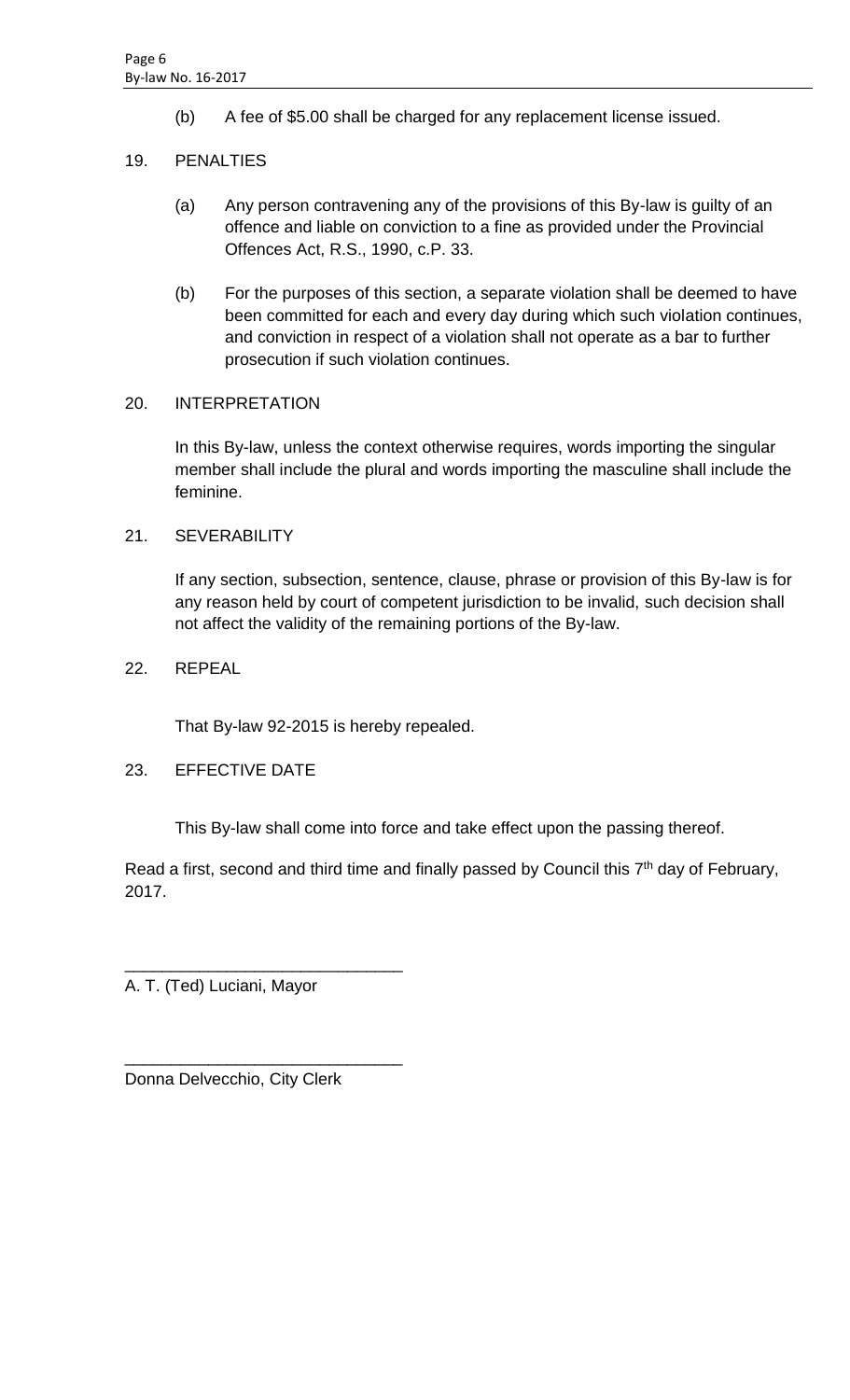# SCHEDULE "A"

# Refreshment vehicles/carts/cycles– Additional Provisions

- 1. Council may, by resolution, regulate the number of licences issued for refreshment vehicles/carts/cycles from time to time as it considers expedient.
- 2. No person shall own, operate or maintain a refreshment vehicle/cart/cycle from which refreshments are sold for consumption by the public within the boundaries of the City without first obtaining a refreshment vehicle/cart/cycle licence for the City in accordance with the provisions of this By-law.
- 3. The City cannot guarantee any application for a refreshment vehicle/cart/cycle licence will be processed prior to the intended start date for that refreshment vehicle/cart/cycle unless a complete application, with required documentation, and appropriate fee(s) plus H.S.T., (if applicable), are received by the Clerk at least 30 days prior to the intended opening.
- 4. A refreshment vehicle/cart/cycle licence issued for a permanent location under the bylaw is valid for the use of one refreshment vehicle/cart/cycle in one location only.
- 5. A Refreshment vehicle/cart/cycle licence issued under this By-law does NOT extend to placement of signage to advertise the refreshments being offered for sale.
- 6. Every person holding a refreshment vehicle licence shall ensure that every licensed refreshment vehicle/cart/cycle owned or operated by such person shall continue to meet the requirements of this By-law.
- 7. No person shall use or permit the use of a refreshment vehicle situated, standing or parked on a public highway within the City without prior written permission of the Council or the written permission of the City Department Director who has been delegated such authority from Council by By-law.
- 8. When in use, the cooking appliance(s) must be supervised at all times by a person 16 years of age or older.
- 9. Any cooking that produces grease-laden vapours shall be protected by an automatic commercial cooking extinguishing system installed over the cooking area meeting N.F.P.A. 96 requirements.
- 10. Cylinders containing compressed gas shall be located at least 1.5 meters away from any building openings.
- 11. A person responsible for the exchange for propane cylinders must have documented proof of appropriate propane safety training available on site.
- 12. Any cooking appliance(s) must be kept clean by removing grease or fat buildup from the grills and trays below the grill.
- 13. Any cooking appliance(s) shall only be used for the purpose for which they were designed and as per manufacturer's instructions and in accordance with TSSA – MFSE – 2014.
- 14. The Clerk of the City may issue a refreshment vehicle/cart/cycle licence for a vehicle when the applicant submits to the Clerk:
	- (1) A complete application on such form provided by the Clerk;
	- (2) Applicable licence and inspection fees prescribed in the By-law;
	- (3) A clear photograph of the refreshment vehicle/cart/cycle;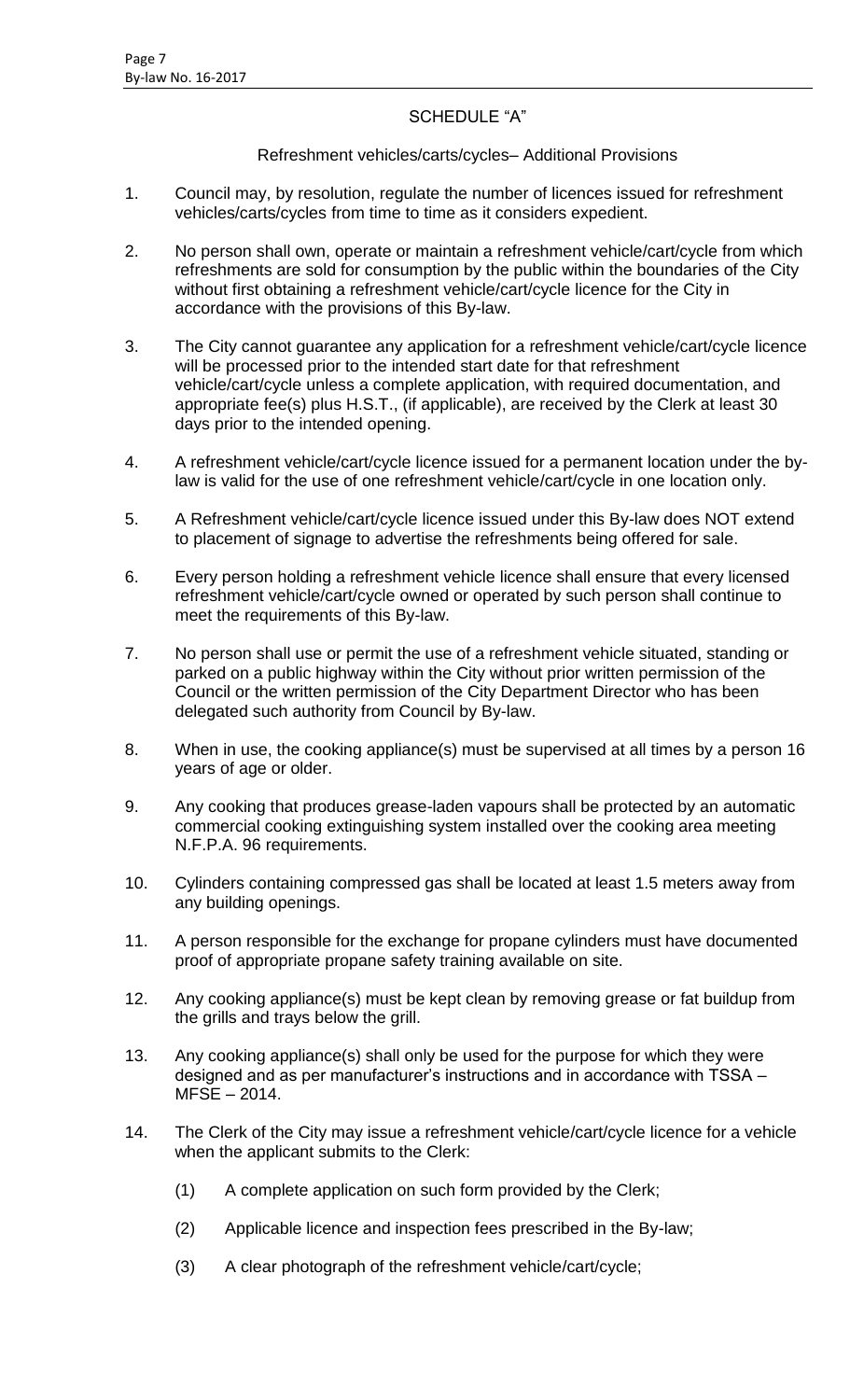- (4) A site plan (detailed sketch) showing the proposed location of the refreshment vehicle/cart/cycle, including measurements of setbacks to buildings and parking and any roads or highways;
- (5) Written permission, on the form provided by The Corporation of the City of Thorold, from the owner of the property upon which the refreshment vehicle/cart/cycle will operate;
- (6) (a) A certificate of insurance confirming liability insurance in the amount of 2 million dollars (\$2,000,000) naming the City as an additional insured;
	- (b) Said certificate shall clearly acknowledge the vehicle is being used for the purpose of a refreshment vehicle/cart/cycle and shall include all necessary coverages as are reasonable for such use.

AND when the Clerk receives:

- (7) The report of the Public Health Department confirming or committing to confirm all health standards and regulations with respect to the refreshment vehicle/cart/cycle equipment and facilities and the operation thereof have been complied with;
- (8) Where applicable, evidence that the refreshment vehicle complies with National Fire Protection Association (N.F.P.A.) #96 – "Standard for the Removal of Grease Laden Vapours and Smoke from Commercial Cooking Equipment".
- (9) Where applicable, evidence that the refreshment vehicle/cart/cycle provides proper and adequate fire extinguishers. A minimum of two (2) fire extinguishers will be required; being one (1) Class K and one (1) Class ABC fire extinguisher. Each extinguisher shall be rated 2A10BC. Extinguishers shall be located within three (3) feet or one (1) meter of every cooking appliance. The extinguisher(s) shall be clearly visible, easily accessible and ready for use at all times.
- (10) Where applicable, evidence that the refreshment vehicle/cart/cycle complies with the requirements of the Technical Standards & Safety Authority (TSSA), Mobile Food Service Equipment (MFSE) – Food Trucks including, but not limited to, Field Approval issued by TSSA, bears prescribed safety labels, and is inspected annually and tagged by a certified technician.
- (11) The reports from any other agency(s) deemed necessary by the Clerk and/or applicable city departments; and
- (12) The refreshment vehicle/cart/cycle and its operation comply with all other applicable statute, regulation or By-law of the City.
- 15. After a refreshment vehicle/cart/cycle licence has been issued, where applicable, Thorold Fire and Emergency Services shall inspect the refreshment vehicle/cart/cycle to verify the vehicle/cart/cycle is compliant to clauses 14. (8), 15. (9) and 15. (10) above. In the event certifications are not valid or current, Thorold Fire and Emergency Services shall remove and automatically revoke, suspend or terminate the refreshment vehicle/cart/cycle licence issued by the City of Thorold.
- 16. Every refreshment vehicle/cart/cycle licence shall automatically be revoked upon the cancellation, suspension or termination of the relevant policy(s) of insurance.